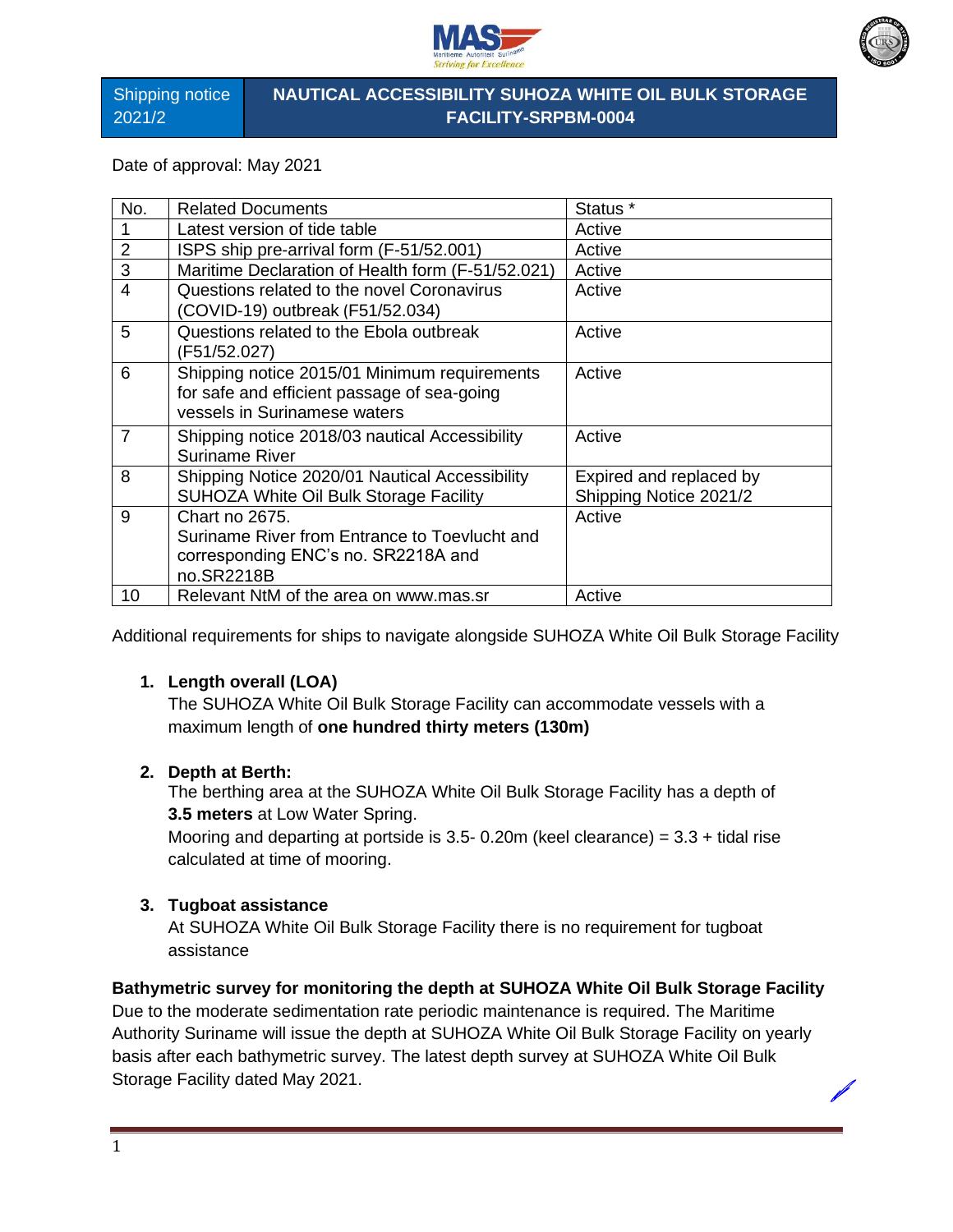



Shipping notice 2021/2

**NAUTICAL ACCESSIBILITY SUHOZA WHITE OIL BULK STORAGE FACILITY-SRPBM-0004**

**Note:** 

- **In special or exceptional cases, the MAS is fully authorized to request tugboat assistance for partial or the entire distance to be navigated within the channel.**
- **Vessels with bow thrusters which are not in good working condition are regarded as vessels without bow thrusters.**
- **• A mooring boat must be on standby to assist with the mooring lines.**
- **• For tugboat assistance tugboat operators/companies should possess a valid license for tugboat operations issued by the Maritime Authority Suriname.**

**Approved by the Maritime Authority Suriname,**

**Mr. M. Amafo LL.M Director**